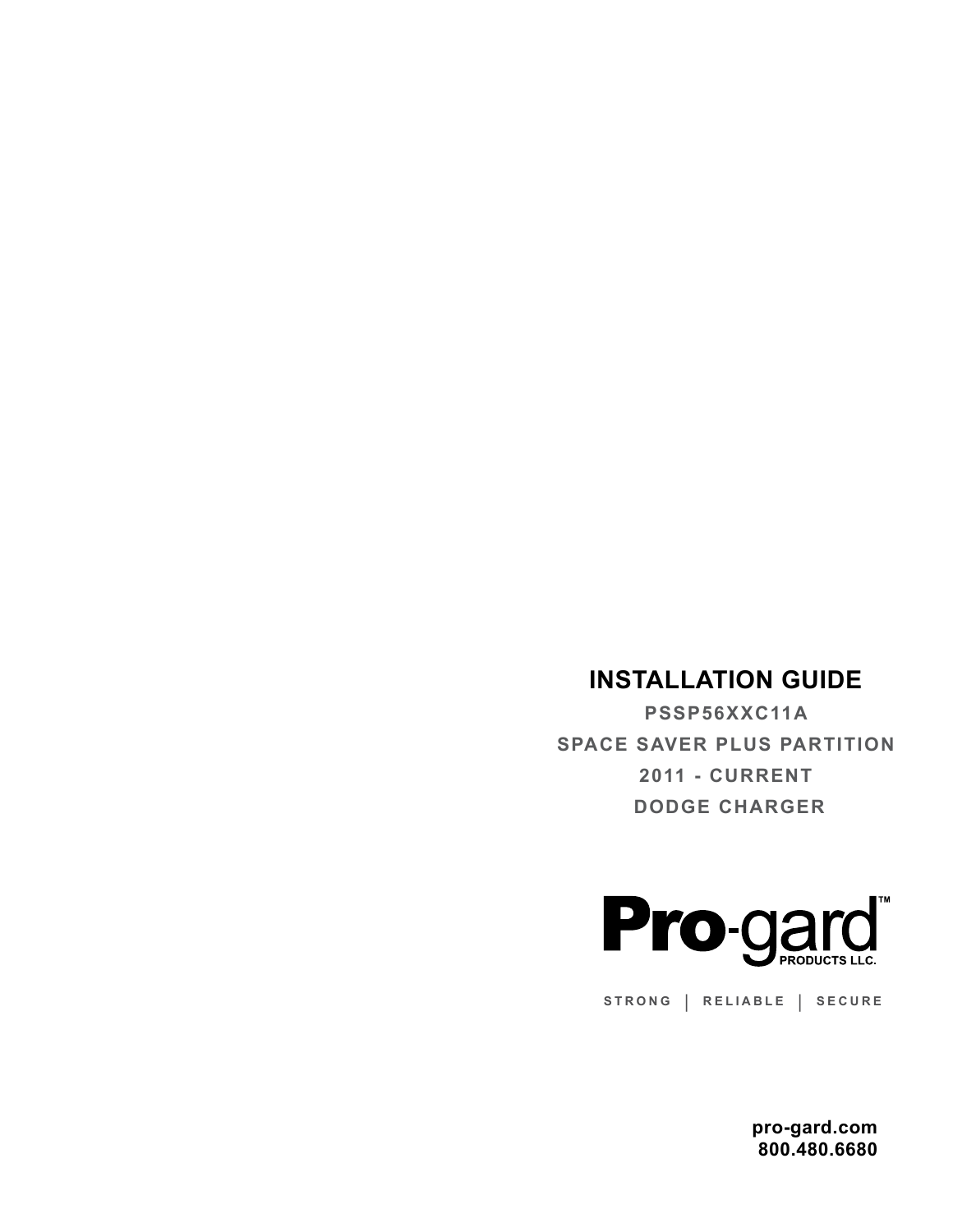

- I. Refer to the diagram on the last page of these instructions to verify all parts were received.
- II. The following tools will be required to complete the installation.
	- A. 1/4" drive ratchet with 7/16" socket
	- B. 3/16" Allen key & 5/32" Allen key
	- C. 1" Hole saw
	- D. Drill with 3/8" Socket
	- E. T15 Torx Driver
- III. Read all instructions carefully before starting the assembly process.

**NOTE:** *Locate all Wiring, Fuel Lines, Brake Lines, and/or Cooling Lines before drilling holes or installing Fasterners.* 

- IV. B-Pillar Bracket Installation
	- A. Remove B-pillar trim on the Passenger-side. This will be reinstalled after bracket installation. **Note:** *From the head liner down the trim is held in place by snap fasteners but the top of the trim panel is held in place with a screw. Pull head liner down and away from the trim panel and use a T15 torx driver to remove the screw.*
	- B. Place the Passenger B-pillar bracket (3PRT5611-01P) against the B-pillar face (See Fig. 1).
	- C. Orient the B-pillar bracket so the bottom tab fits into the "T" slot on the B-pillar and the formed edges wrap around the B-pillar. Using the supplied Self-Drilling screws (3X162) secure the B-pillar.



**pro-gard.com 800.480.6680 2** D. Using the Driver B-pillar bracket (3PRT5611-02D)repeat process on Driver-side of the vehicle.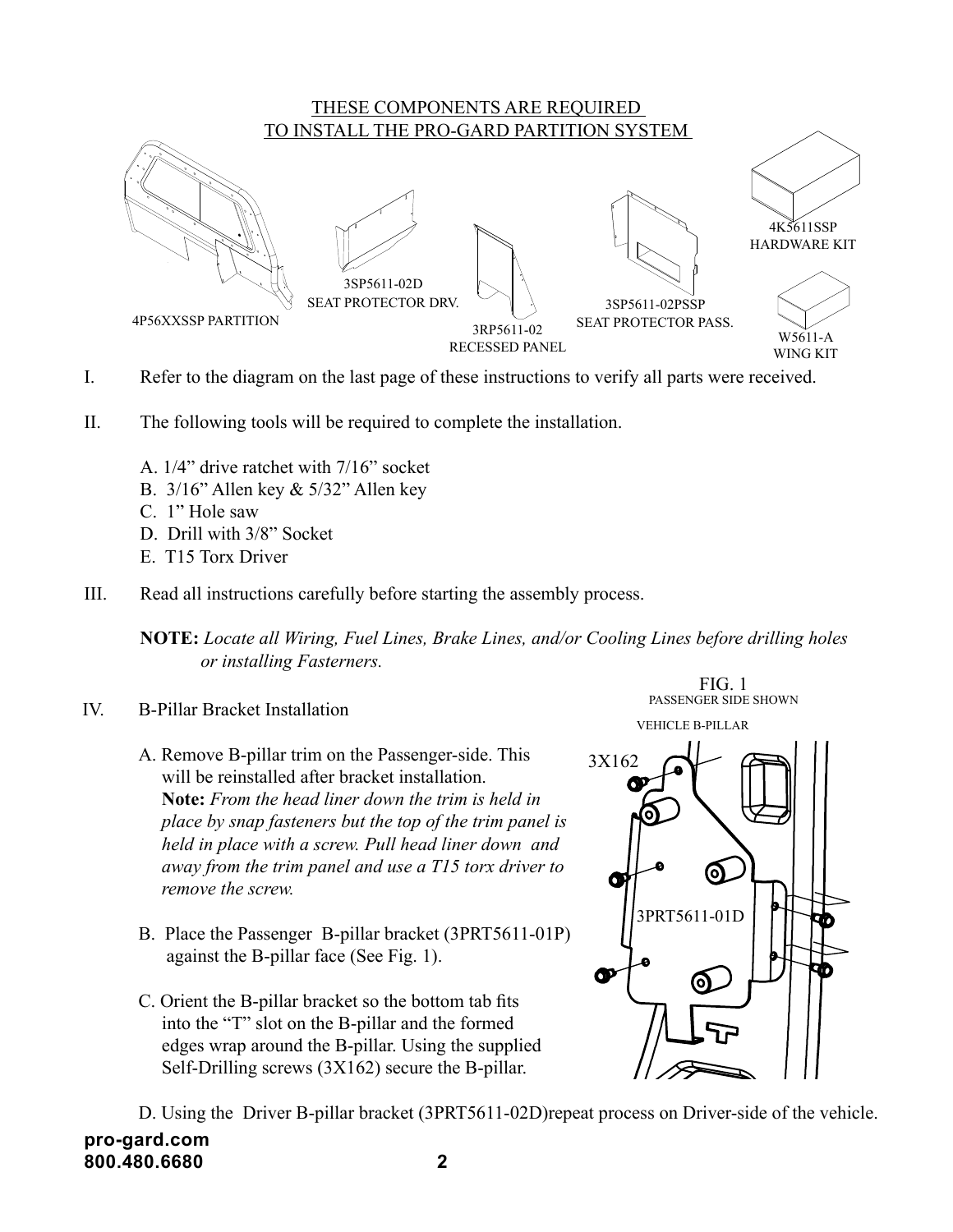- V. Drilling B-pillar Trim Panels
	- A. Remove the sound insulation located inside the Driver-side trim panel, carefully align the template per their included instructions. Using a 1" Hole Saw drill the clearance holes as marked on the template. Replacement of sound insulation is optional. DRIVER SIDE SHOWN FIG. 2
	- B. Replace the trim panel, insuring that the standoff's protrude through the panel.
	- C. Repeat process on the Passenger-side trim panel.
- VI. Installing Partition Mounting Plates
	- A. Attach the Passenger-side Mounting Plate (3PRT5611-04P) using the supplied 5/16-18 x 3/4" Button head screws (3X149) to the standoff's protruding through the B-pillar trim (See Fig. 2). Hand tighten only.
	- B. Attach the Driver-side Mounting Plate (3PRT5611-02D) using the supplied 5/16-18 x 3/4" Button head screws (3X149) to the standoff's protruding through the B-pillar trim (See Fig. 2). Hand tighten only.
- VII. Partition Installation
	- A. Due to the weight and size of the partition, assistance from another party is highly recommended. Insert the partition into the vehicle, lift and position the partition so that it aligns with the Partition Mounting Plates, using the supplied 1/4-20 x 3/4" Carriage Bolts (3X36) and 1/4-20 Whiz nuts (3X16Z) secure the Partition to the Mounting Plates (See Fig. 3). Hand tighten only.



**STANDOFFS** 



**3 800.480.6680**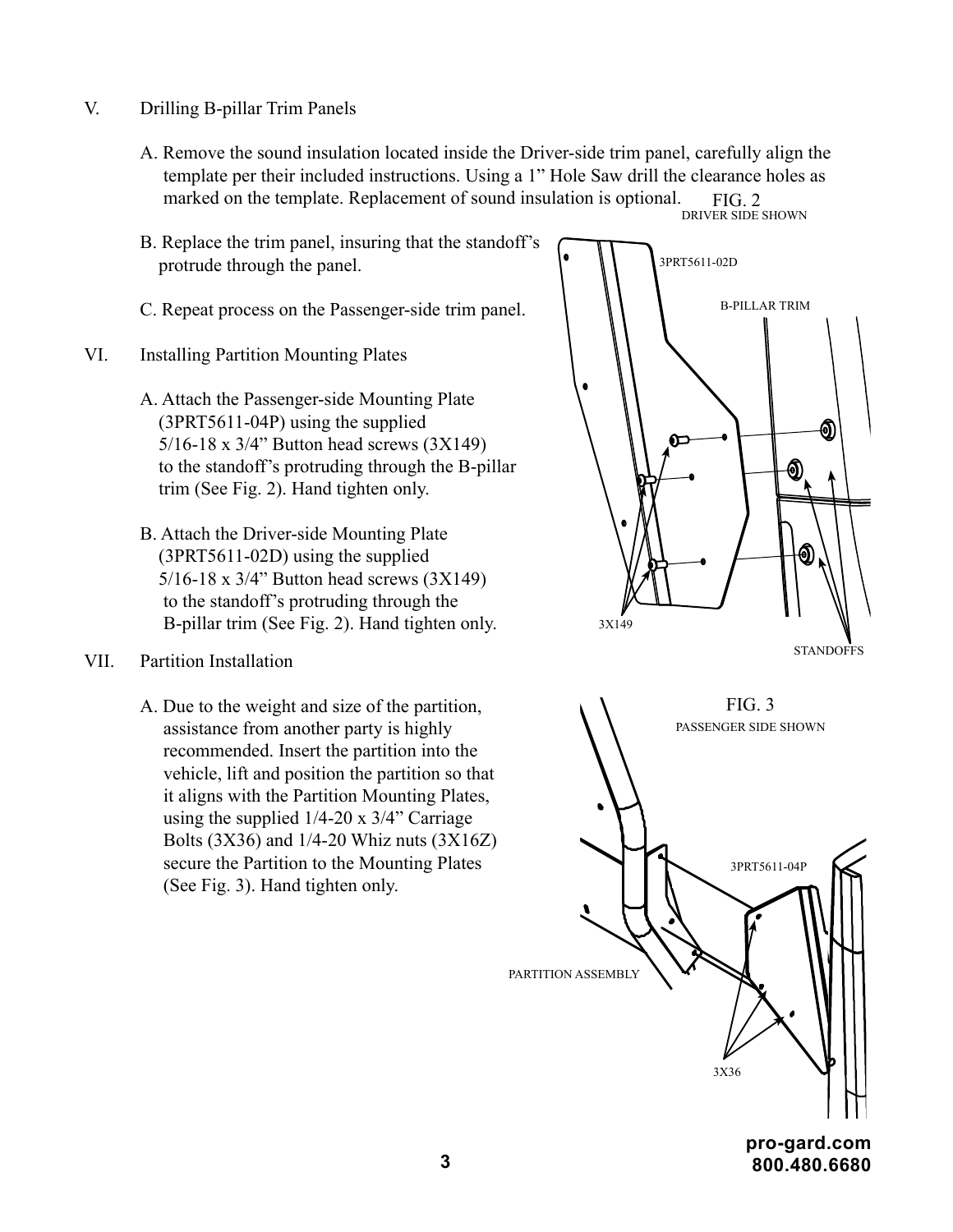- VIII. Lower Extension Panel & Recessed Panel Installation
	- A. Place the Driver's Lower Extension Panel agianst the Partition. Insure that the wing on the side of the Panel goes under the Sheetmetal mounting plate on the Driver's side. Align the holes in the Panel with the Partition and secure using the supplied 1/4-20  $x$  5/8" (3X36) bolts and whiz nuts (3X16Z). (See Fig. 4)
	- B. Locate the Recessed Panel (3RP5611-02), align it with the holes in the Partition. Secure using the  $1/4$ -20 x 5/8" (3X36) bolts and whiz nuts (3X16Z) supplied hardware in the kit. (See Fig. 5)
	- C. Place the Passenger's seat protector agianst the Partition. Align the holes in the panel with the Partition and Recessed Panel. First install the top bolt on the left edge of the panel thorugh the recessed panel and then the partition and secure with the supplied  $1/4$ -20 x  $3/4$ " (3X61) carriage bolt and whiz nut (3X16Z). Next install three top bolts securing the panel to the bottom of the partition using carriage bolts and whiz nuts again. Now install the lower 1/4-20 x 3/4" Button Socket Cap Screw (3X184) through the lower hole in the seat protector and into the weld nut on the recessed panel.

 **NOTE:** If installing with a PGP ABS Floor Pan the Seat Protector goes in Front of the Floor Pan.

- IX. Air Bag wing Installation
	- A. The Filler Wings and their mounting hardware are packed in a separate box marked Wing Kit. Install the Filler Wings according to thier included Install Instrutions.
- X. Audit the overall installation for fit and function of all components. Once satisfied, insure all fasteners are tight.
- XI. Installation is now complete.



PASSENGER SIDE SHOWN FIG. 6



1st, AFTER ALIGNING

PROTECTOR